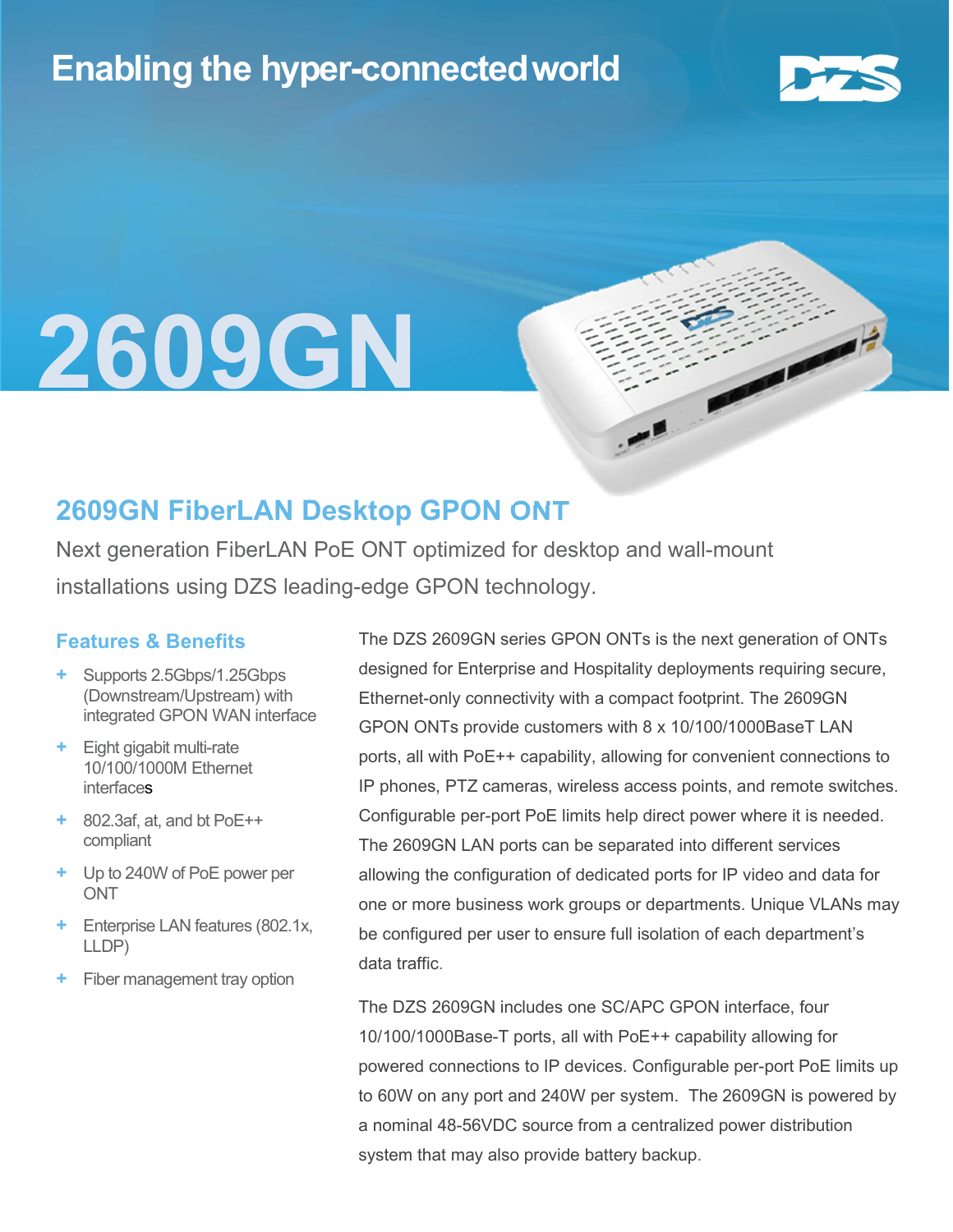# FiberLAN Desktop PoE ONT 2609GN



#### Service Scenario

The FiberLAN GPON network consists of an Optical Line Termination (OLT) located in a central location, and a set of Enterprise grade Optical Network Terminals (ONTs). All Ethernet LAN ports can be separated into different services allowing the configuration of dedicated ports for IP video and data for one or more business work groups or departments. Unique VLANs may be configured per user to ensure full isolation of each department's data traffic.

With LLDP-MED support for voice VLAN advertisement, 802.1x authentication, and DZS Dynamic VLAN Mapping capability for handling complex sets of packet classification rules, operators can expertly manage traffic on each ONT LAN port to provide optimum customer experiences.

#### Key Service Attributes

- FSAN ITU-T G.984 GPON Class B+ compliant
- + Eight 1GBase-T Ethernet ports, RJ45 supporting 1Gbps symmetrical services
- + All ports 802.3af, at, and bt PoE++ compliant
- + Support of Radius 802.1x, LLDP
- + IPTV multicast, IGMPv2 and IGMPv3 services
- + Any-port, Any-service data model
- + Traffic management including Q-in-Q tagging, 802.1Q VLANs, multiple subscriber VLANs, per-port rate limiting
- + 802.1p priority bits, DiffServ and priority ques based on services types.
- + OMCI and TR-069/TR-98 management
- + DZS Universal Service Provisioning (USP), ONT SNMP Client
- + Local Web UI, DZS CPE Manager feature set
- + +48 VDC power source, option for remote powering and battery backup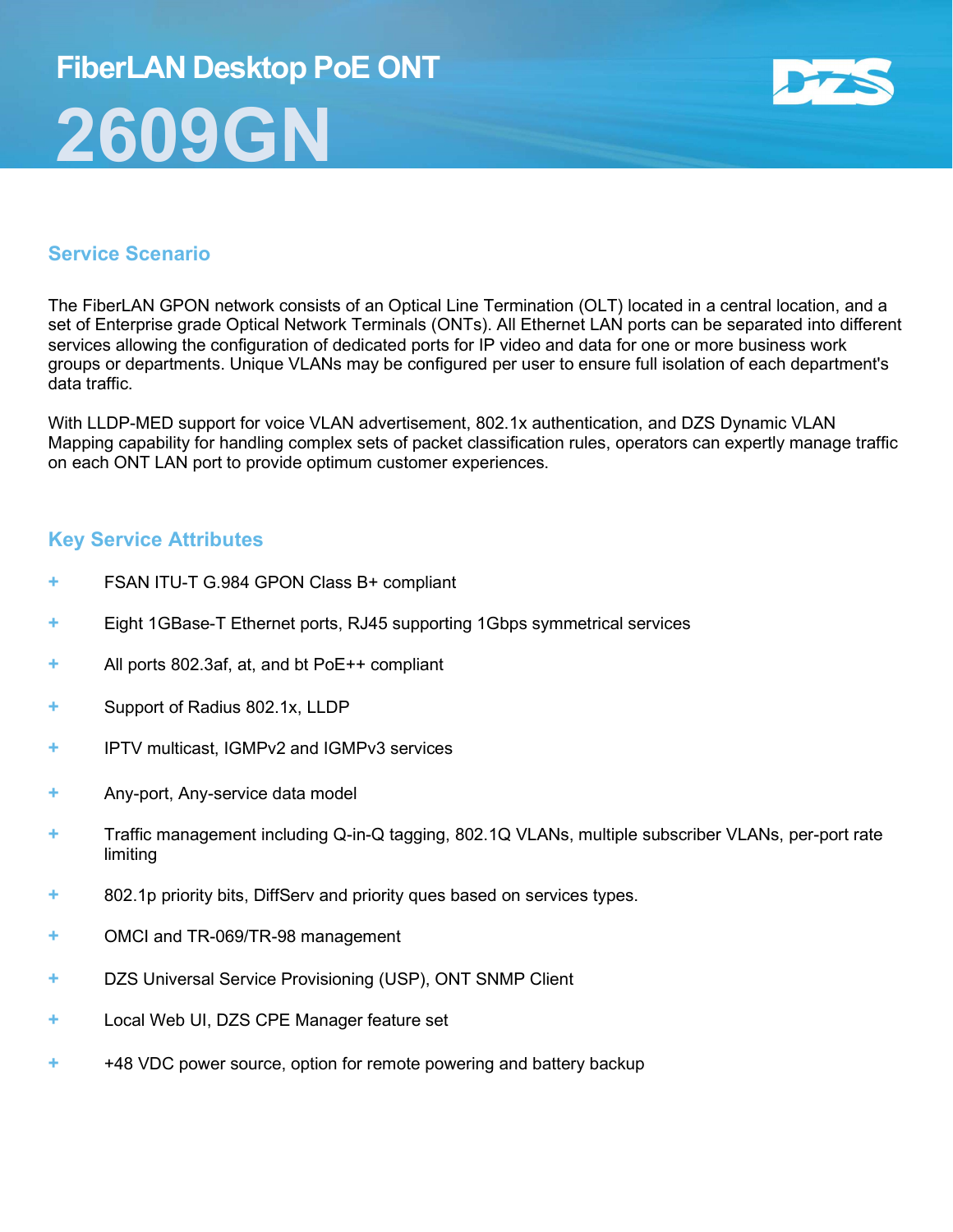## FiberLAN Desktop PoE ONT 2609GN



#### **Hardware**

- + Dimensions
- Width: 10.3" (260mm) Depth: 6.1" (155mm) Height: 1.4" (35mm)
- + Weight 0.77 LB (0.35 kg)
- + 256GByte Flash Memory
- + 512GByte SDRAM (DDR3)
- + GPON WAN Interface
- + Capacity:2.5Gbps Down/1.25Gbps Up

#### Interfaces

- + WAN: 1 SC/APC port, GPON
- + LAN:8 ports 10/100/1000MBase-T Ethernet (RJ45)
- + Power: 1 2-pin barrel connector, 1 2x4 8-pin connector,
- + LED Indicators
- + Recessed RESET button

#### **GPON**

- + Class B+ optics, 20km (12.4 miles), reach, max split 64
- + Maximum ODN Attenuation, +28.5 dB link budget
- + GPON Type B redundancy support
- + G.985 xPON co-existence filter
- + Transmitter, 1310nm, +0.5 to +5 dBm, DBF
- + Receiver, 1490nm, -28 dBm, APD/TIA
- + Forward Error Correction (FEC) per G.989.3
- + Dying Gasp

#### Ethernet LAN ports

- + Auto-MDI-X crossover control
- + Auto-Speed or manual selection
- + IEEE 802.3af, at, and bt PoE support on all ports
- + Max 61.6W PoE load on any port up to 123.2W total
- + IEEE 802.3ab 1000Base-T
- + IEEE 802.3u 100Base-T
- + IEEE 802.3az EEE
- + IEEE 802.1x Authentication

#### Quality of Service

- + HW-based internal IEEE 802.1p (CoS)
- + Strict Priority (SP)
- + 802.1Q(VLAN tag) QoS mapping ToS/CoS
- + 8 queues per port
- + Classified traffic can be tagged with VLAN ID and Ethernet Priority bit, and can be assigned to priority queues
- + Classify packets into different IEEE 802.1p priority queues according to DSCP values (RFC 2475)
- + The range of traffic shaping or ratelimit shall between 64 Kbps to the maximum port rate with 64kbps granularity. The accuracy error shall be less than ±10%.
- + DSCP IP CoS (RFC 2475)

#### Software Features

- + IEEE802.1D and IEEE802.1Q
- + Address learning with auto aging-L2/BPDU Filter
- + Support 2048 MAC learning addresses
- + Multiple T-CONTs/GEM ports per device
- + Flexible mapping between GEM port and T-CONT
- + Priority queues and scheduling on upstream
- + Activation with automatic discovered serial Number and password

#### IP Routing and Firewall

- + DHCP, Static-IP and PPPoE
- + NAT/NAPT
- + DNS Proxy
- + DHCP Server
- + UPnP, plug and play

#### IPv6

- + IPv4 and IPv6 Dual-Stack-Lite
- + Bridged Mode (transparent pass thru of IPv6 frames)
- + IPv6 support of BRouted and PPPoE Bridged VLANs
- + DHCPv6 client and server
- + Router Advertisement on LAN-side interfaces
- + SLAAC for automatic acquisition of WAN-side IPv6 addresses and GW
- + CLI, HTTP and TR-069 management via IPv6

#### Environmental

- + Operating Temperature 5~140°F (- 15~+60°C) Ex Temperature
- + Storage temperature -40~121°F (- 40~85°C)
- + Operating humidity 5 to 95% (noncondensing)
- + Altitude: –200 to 10,000 feet (–61 to 3,048 m) above sea level

#### Powering

- + DC power, 44-56VDC
- + Input power, 250W maximum (6W ONT TYP, 244W PoE)
- + Power consumption, ~8W maximum

#### Management

- + ITU-T 984.1/G988 compliant OMCI interface
- + CPE Manager Web UI
- + CLI over telnet
- + SNMP Client
- + TR-069, TR-104, TR-98
- + DZS Universal Service Provisioning
- + LED indications for status

#### **Compliance**

- + FCC Part 15 Class B
- + ICES-003 Class B
- + CE Mark
- + Safety ETL/Intertek
- + IEC 62368-1, UL 62368-1, EN 62368-1
- + FDA IEC 60825-1
- + RoHS 2015/863/EU